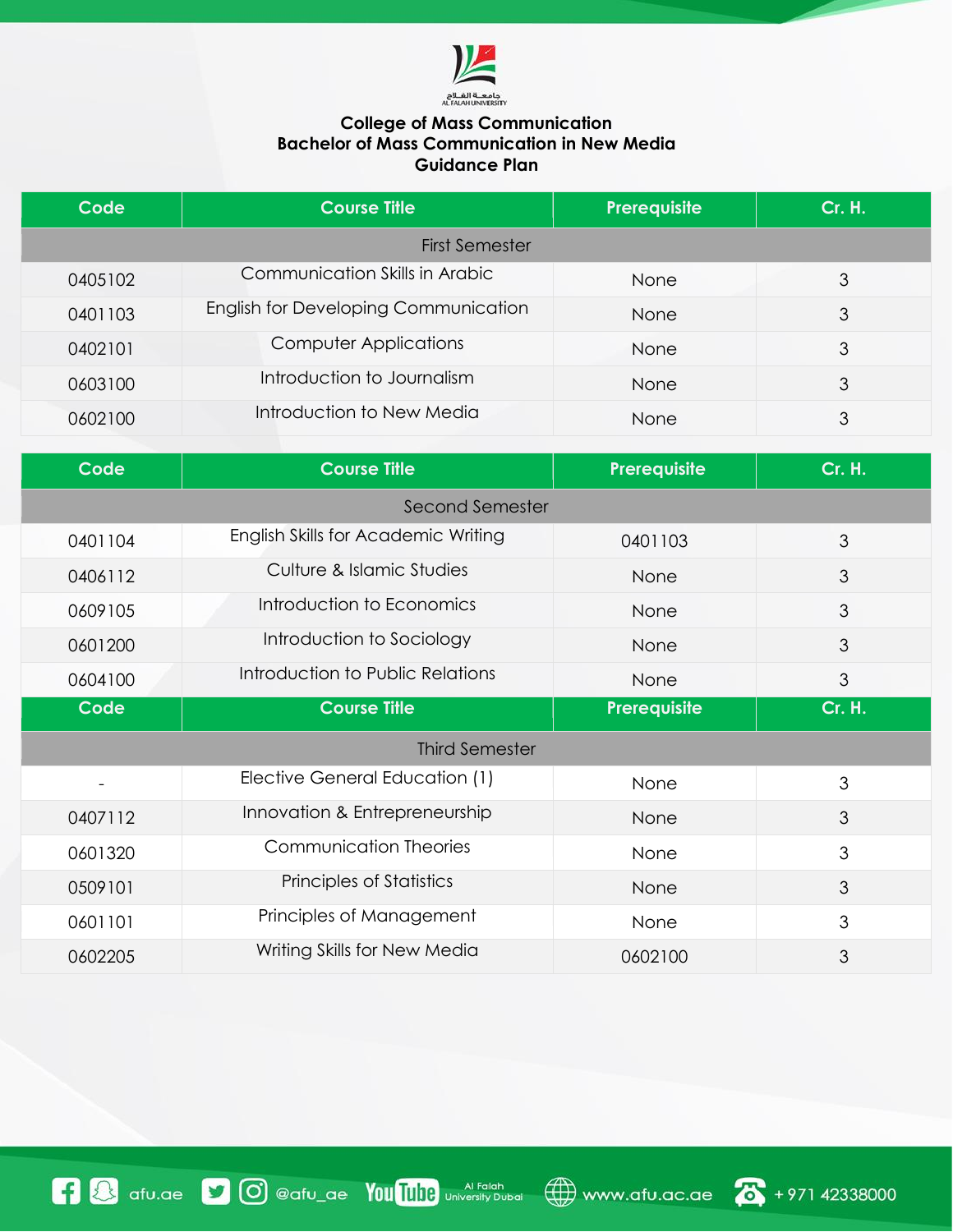

| <b>Code</b>           | <b>Course Title</b>                         | <b>Prerequisite</b> | <b>Cr. H.</b>  |  |  |
|-----------------------|---------------------------------------------|---------------------|----------------|--|--|
|                       | <b>Fourth Semester</b>                      |                     |                |  |  |
| 0609102               | <b>Applied Statistics</b>                   | 0509101             | 3              |  |  |
| 0407252               | <b>UAE Society</b>                          | None                | 3              |  |  |
| 0601340               | Media Ethics & Legislation                  | None                | 3              |  |  |
|                       | Elective General Education (2)              | None                | 3              |  |  |
| 0601350               | Digital Photography                         | None                | 3              |  |  |
| 0602305               | Audio & Video Editing                       | 0602100             | 3              |  |  |
| Code                  | <b>Course Title</b>                         | <b>Prerequisite</b> | <b>Cr. H.</b>  |  |  |
| <b>Fifth Semester</b> |                                             |                     |                |  |  |
| 0601345               | Public opinion                              | None                | 3              |  |  |
| 0609115               | Media for Research Methodology              | None                | 3              |  |  |
| 0601230               | E-Commerce                                  | None                | 3              |  |  |
| 0601235               | Introduction to Political Science           | None                | 3              |  |  |
| 0602400               | Infographic                                 | 0602100             | 3              |  |  |
|                       | College Elective course (1)                 | None                | 3              |  |  |
| Code                  | <b>Course Title</b>                         | Prerequisite        | <b>Cr. H.</b>  |  |  |
| <b>Sixth Semester</b> |                                             |                     |                |  |  |
| 0601305               | Translation                                 | 0401103             | 3              |  |  |
| 0602320               | Radio & Television Broadcasts over Internet | 0602100             | 3              |  |  |
| 0601310               | Multimedia                                  | None                | 3              |  |  |
| 0601330               | Artistic & literary criticism               | 0405102             | $\mathfrak{S}$ |  |  |
| 0601331               | Arabic Language for Media                   | 0405102             | 3              |  |  |
| 0601205               | Renewable Source of Energy                  | None                | $\mathfrak{S}$ |  |  |